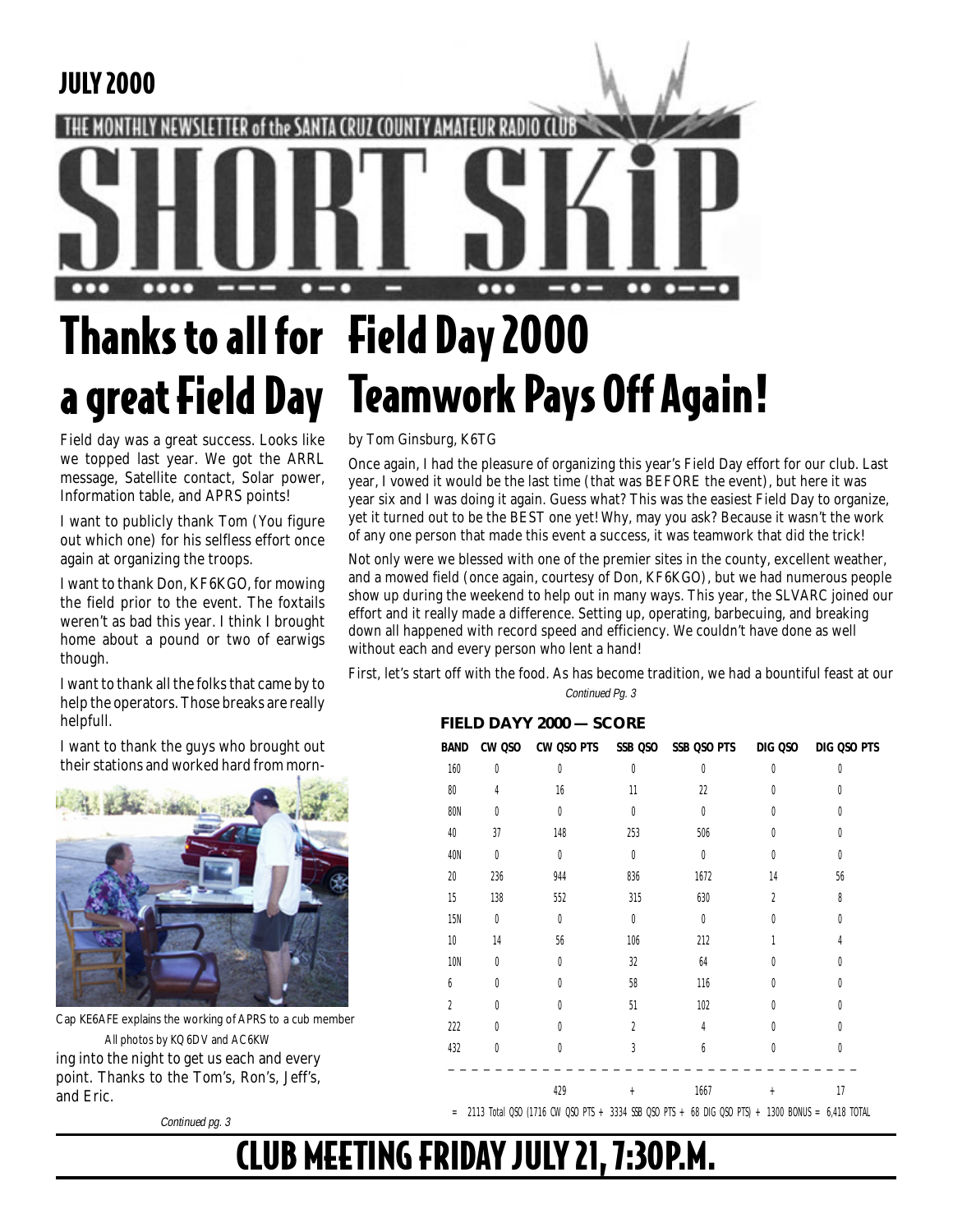

Published 12 times per year. Free to members. *Santa Cruz County Amateur Radio Club, Inc.*

> Post Office Box 238 Santa Cruz, CA 95061-0238

> > Editor and Publisher Ron Baldwin, K6EXT (408) 427-0565 K6EXT@fireclay.com

Columnist Art Lee, WF6P Production and Distribution Dave Harbaugh, W6TUW

### SLV events

Below is an event announcements from the SLVARC, San Lorenzo Valley Amateur Radio Club.

Also, their monthly club meetings are held at 7:30PM on the First Friday of the month at the Zayante Fire Station on East Zayante Road.

— 73, Cap KE6AFE

San Lorenzo Valley Radio Club Summer Auction

The San Lorenzo Valley Amateur Radio Club (SLVARC) ham radio auction happenning this Saturday July 15 at 10:00 AM will be held at the Trout Farm Inn, directly across the road from the Zayante Firehouse in Felton. (Not at the Firehouse itself).

Directions to the Trout Farm Inn, and further details about the auction are available on our web site...

http://www.slvarc.org/auction

A significant contribution of items for auction has already been donated by John Gerhardt, K6GLX. For details on contributing your own items, contact JV Rudnick K6HJU <k6hju@slvarc.org>, who is acting as event coordinator.

Bring Ham Radio-related gear you'd like to sell, and an empty car to bring back what you've bought! There will be a 20% gavel fee on all items sold at the auction.

Please contact me by email, repeater, or phone (831) 338-2283 if you need any more information.



I'm still basking in the afterglow of this year's hugely successful Field Day.

 The official attendance figure this year was 46 people, and I wouldn't be surprised if it was even higher, as I'm not sure everyone was counted! I believe that I can safely say that somewhere between one third and one half of our club members participated.

There were also about 6 or so members from the San Lorenzo Valley Club who joined us and pitched in with operating and set-

up and break down. This was the smoothest, most stress free Field Day I have ever experienced, and it was definitely due to the volume of support we had in all areas of need.

It was great to have operators show up to relieve the station control operators and give them some R & R.

As always the Barbecue was fantastic: thanks Bobbie, KF6AYH, Margie Baldwin, Howard, KE6SEQ, Ron, W6WO, and everyone else who pitched in with food preparation. Cap, KE6AFE, set up an APRS station and an information table which came in handy as we did have some visitors, not the least of which was a reporter and photographer from the *Santa Cruz Sentinel*.

Tom Ginsburg, K6TG, once again did a fantastic job of coordinating this event.; The most rewarding aspect of this Field Day for me was listening to all the conversations about next year. "Next year we could do this... next year we could do that...what if we tried this next year?..next year...next year..." This was music to my ears, as it hasn't always been this way.

As I said at our last meeting, one year Tom's, WD6EHL (remember him?), last Field Day words to me were "Next year, some other Tom is going to do this!" This year everybody seemed like they couldn't wait to do it again. Now that's what I call a good time. See ya next year!

—73, KQ6DV

### ANTENNA DESIGNER LOUIS VARNEY, G5RV, SK

The Amateur Radio world is mourning the loss of R. Louis Varney, G5RV, who invented the world-famous G5RV antenna. Varney died June 28, at his home in West Sussex. He was 89 and had recently been reported in failing health.

The G5RV multiband wire antenna for HF- typically 102 feet on the flattop section--is among the most popular of all antenna designs. Varney first described the G5RV in the November 1966 issue of the RSGB Bulletin. While models fed with coaxial cable have proliferated, Varney's personal recommendation was to use a balanced feed line and a matching network for bands other than 20 meters. (The G5RV dipole is discussed in Chapter 7 of The ARRL Antenna Book.) Varney had a fullsize and a double-size G5RV, both fed with open-wire feeders, at his own station.

Varney was an RSGB member for 74 years,

and he served as life president of the Mid-Sussex Amateur Radio Society. His wife Nelida is among his survivors. Services were set for July 4 in Brighton, England.- thanks to Bob D'Imperio, N4XAT, and RSGB for this information

#### Thanks continued

I want to thank all the folks who worked hard to put the BBQ together. Once again a fine job.

I ESPECIALLY want to thank those who came out after the event to help take the equipment down. After the set-up and 17 hours on the air, I know I for one was very tired. I can remember a FD about 3 years ago. When the event ended, I came out of my tent to find everyone except KD6EHL (remember him?) and myself, gone. This year I came out and found a fresh crew (even some brand new club members) working on the break down. What a great surprise. Thank you, Thank you, Thank you.

Lot's of fun. Can't wait until next year.

—73 de AC6KW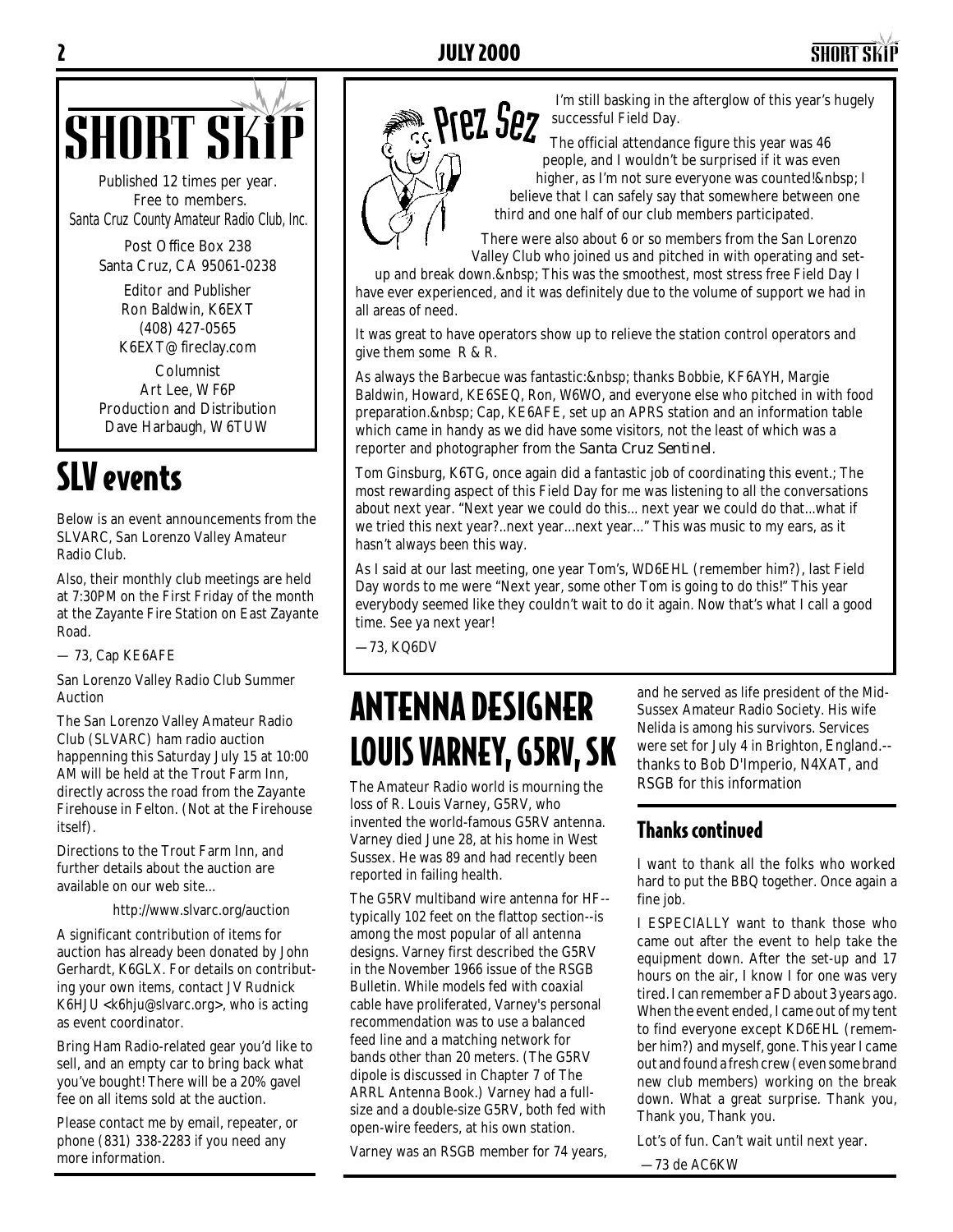### SHORT SKIP **3**

#### Field Day cont.

famous Field Day BBQ! This year, Bobbie, KF6AYH, Carol, KD6ZXL, and Margie

Moran headed up the feast, along with help from Misty, KF6YRL who was toting around her 14-month-old son Liam while helping out. Howard, KE6SEQ came up to do the barbecue work, with Frank, N6FW serving. Several people also prepared dishes and desserts, and they were wonderful! Once again, we were wellfed hams.

We also did make a few contacts. Despite poor band conditions, we once again

had a record score this year! Following is a





list of the stations, their primary operators and how they did:

At the bottom of the field, Tom, KQ6DV and son Jared station worked 10 SSB with their rotating dipole, while adding some CW contacts for a new record. Meanwhile, Jeff, AC6KW was next door, pounding the key on 20 CW with his homebrew 2-element beam, breaking last year's record. Ron, K6EXT operated the Novice/Tech station, running 10 SSB on a Cushcraft R7000 vertical, nearly doubling last year's number of contacts. Ron, W6WO, pounded the brass on both 15 and 40 CW on a dipole as wife Jean kept him company, increasing significantly his 15 CW totals from last year. This Tom operated out of the ARES van until 4 AM, using the Carolina Windom 80 secured by Ron, W6WO. While the results were not quite as expected on 80 meters, the antenna cranked on 40 SSB, where we

made more than double last year's number of contacts. Meanwhile, Eric, K6EP made more contacts than ever on 15 SSB with a tri-bander, cranked out some HF digital contacts, and gave us our satellite contact via RS 12/13. Tom, KG6AO once again broke his record on 20 SSB, along with getting his picture in print (again!), and copied the ARRL Field Day bulletin. Jeff, KF6BKG also did extremely well on VHF/UHF, more than doubling last year's number of contacts. Last but not least, Cap, KE6AFE set up his APRS station, manned the public information booth, and passed a message to the Section Manager for a cool 300 extra bonus points!

Also, a number of other folks operated these stations at some point during the event. These folks included Bruce, AC6DN; Greg, KI6CK; Frank, K6BDK; Gary, N6ARV; Richard, KG6AXD; Sue

Ann, KG6BKD; JV, K6HJU, and numerous others I didn't see because I was too busy operating myself! At my 40 SSB station, I had fun getting some of the newer hams on the mike. Kamal, KA6MAL was shy at first, but after a few minutes, he was hooked! Roy, KF6KVD kept having to make "just one more", over and over again! We literally had to pull him away from the mike! Meanwhile, Skeeter, KF6UKO found out how many you can have call you at one time when you do a CQ! His wife, Misty, KF6YRL sat down and cranked out a quick stack of log entries in nothing flat!





I want to give many thanks to those folks who came and visited the site and also to those of you at home that we ended up contacting for points on the bands. A special thanks to those hams who showed up on Friday for set up, and especially

Continued Pg.4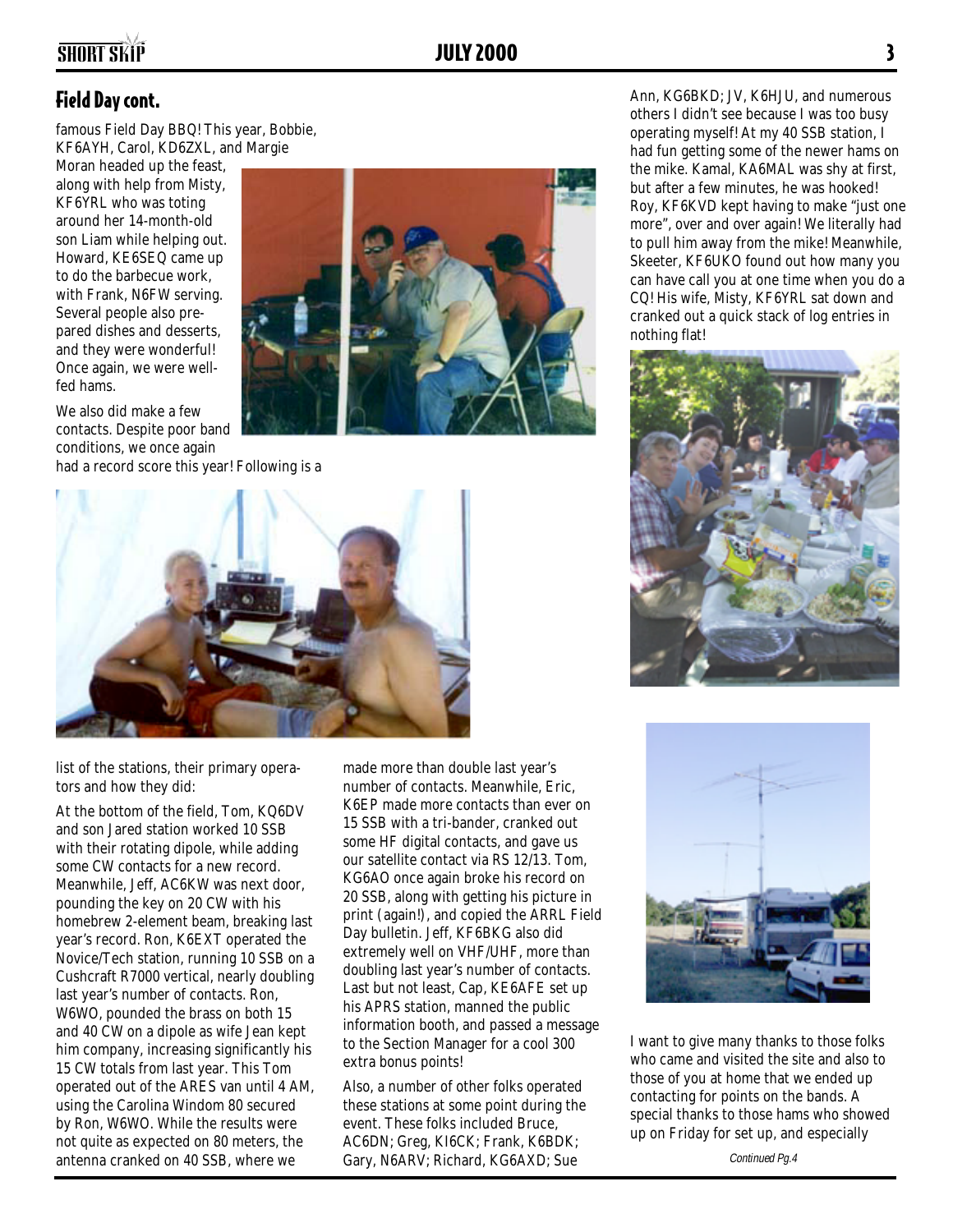### By Art Lee WF6P **CHATTER**

 Today, at a picnic, I was asked by a YL if the internet and cell phones were adversely effecting ham radio. Her husband has aspirations of getting his ham license. "Nahhh," I replied, "nearly every ham I know has email and most have cell phones. It's not the same means of communications, just another way to get messages through." She was reassured that ham radio was going to be around for a long time. She seemed genuinely disappointed that there was no code requirement for the Tech exam. "Gee, I always thought that the code was a fun part of ham radio, a sort of mystique of the hobby." I told her that the 5 wpm code test required for the General and Extra class licenses were still safely in place for those desiring these higher-class licenses. For hams wanting to work CW, there are plenty of contacts yet to be made (try getting a clear freq when there is a contest going on!).

I spent a week aboard a Hatteras 53 in San Diego. Terry Parks, N6NUN, and I drove down to take delivery at sea. Terry has an HF rig in his truck so we kept daily schedules with the Baja Maritime mobile net gang and my XYL, Donna, AB6XJ. The single sideband rig aboard the boat (a small ship, really), didn't work satisfactorily, getting only about 40 watts out and with a high SWR. We made a few local contacts within a 50 miles radius,

#### Field Day cont.

those that showed up on Sunday after the event was over (including Elaine, KE6FRA, Don, KH6HOU, and George, KG6BSF) to help us break down in record time! Of course, a huge thanks to Cap, KE6AFE, who once again helped us to get the site, hauled up the barbecue

suspecting at first, the Shakespeare vertical whip antenna. We cleaned connections and inspected the autotuner, which seemed to be working OK. A call to the manufacturer of the SSB rig provided us with some interesting info. The autotuner was located about two feet from the transceiver and fed into the whip another 3 feet away. "That's too close for the two units," the tech rep suggested. Terry is in the process of relocating the transceiver and will run some tests to see how that works out. As an expedient, all my skeds with Donna were made from Terry's truck, parked on the parking lot overlooking the marina. It was fun, keeping contact with the home front on a thricedaily basis. On our return trip up highway 5, we were on a four-hourly schedule with Donna and our daughter Joyce, KN6RR, up in Sacramento. The HF antenna on terry's truck has coils for each band; is only 3 feet tall.

We spent the fourth of July in Fresno, the QTH of Frank KB6TZA, Donna's brother. Frank has a general class license and wants to get the old Yaesu FT-301D, back on the air. He has a "stealth" antenna, which is simplicity in itself. We strung 60 feet of wire around the outside of his apartment. Visible antennas are forbidden so we blended the wire in nicely with the wood trim on the apartment. The rig works fine but the tuner needed "tweaking," so cleaning up and reconnecting a few leads was necessary. Today's modern rigs only require the push of a button for the autotuner to work. Twisting load and tune knobs on the Yaesu external tuner requires a bit of the easy touch, but the results are great. Our contacts from Fresno were S9 in Reno and LA, even though the antenna is short, up only 10 feet, and shielded on one side by a 10 foot high vertical iron rail security fence. Experimentation and overcoming the odds is part of the fun of ham radio.

and wood chips, and supervised our clean up operation afterwards. Elsewhere in this Short Skip is a fairly complete list of everyone who made it to Field Day this year. If we left anyone out, forgive us.

Thanks again to everyone for a real team effort! It wouldn't have been a success without you. See you next year!

## FD ATTENDEES

I'd like to thank the following 46 people for appearing at our joint SLVARC-SCCARC Field Day site this year. Your being there made Field Day a great success. If you know someone who attended but isn't in the list below please let me know.

73, Cap KE6AFE

P.S. If you didn't make it this year, see who you missed? See you next year!

Alan Marconett KM6VV and Carol Marconett KD6ZXL

Bobbie Johnson KF6AYH and Thomas P Johnson KQ6DV and Jared Johnson

Bruce Hawkins AC6DN

Cap Pennell KE6AFE and Elaine Pennell KE6FRA

Chris Knight KD6IXG

Dave Rank KO6RS

Dave Taylor K6GHA and Helen Taylor Dennis Mason N6PDB and Susan Mason WA6OCV

Don Henneuse KF6KGO Donald Nakano KH6HOU Eric Pearson K6EP Frank Carroll K6BDK Frank Wyatt N6FW Gary Baker N6ARV George Fisk K6TAM George Holser KF6FJT and Jean Wahler George Varughese KG6BSF Greg Rauch KI6CK Howard Whitney KE6SEQ Jeff Clark KF6BKG Jeff Grudin AC6KW Jim Welty KF6YRD JV Rudnick K6HJU Kamal Mostafa KA6MAL Mike Irwin WA6RLA Misty Murphy KF6YRL and Skeeter Murphy KF6UKO and Liam Murphy Peter Hutkins KF6YCS Richard Trebbien KG6AXD and Sue Ann Van Epps KG6BXD Ron Baldwin K6EXT and Margie Baldwin Ron Graves K6TCN Ron Skelton W6WO and Jean Skelton

Roy Brayshaw KF6KVD Tom Ginsburg K6TG Tom Guyer KG6AO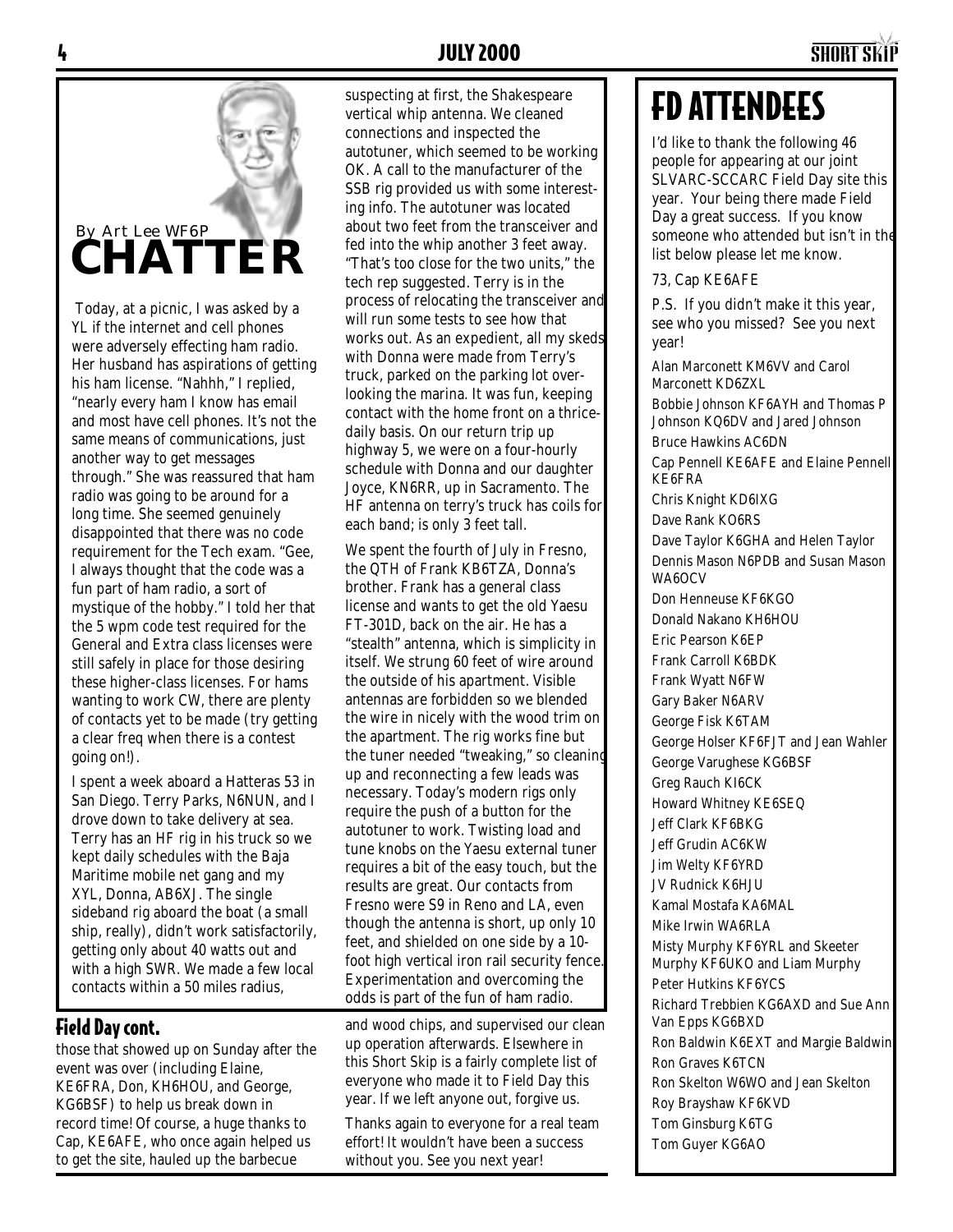## SHORT SKiP JULY 2000 5 What Is it?

Is it a TV, a Computer, a Ham Transceiver a Kitchen Appliance, all the above? Whatever it is we can say for sure that it both generates electromagnetic emissions and at the same time it can be vulnerable to them.

To address the issues of compatibility raised by the increase of electronics we must become more in tune with the branch of science known as Electro Magnetic Compatibility (EMC)

As Radio Amateurs we are all well aware of the interference we can cause to TV sets, telephones and many other products. We also are well aware when our communications is interrupted by a wide array of products producing RF. We might claim that we are at the front line of EMC battleground.

If as amateurs and in our "normal" lives we are to continue to use the radio services we want, together with the newtechnology products that are being produced, then the EMC challenges that this poses need to be mastered. Amateurs and the engineering professions must work together in meeting these challenges

EMC is not a new subject and indeed the International Special Committee for Radio Interference (CISPR) was established as long ago as 1934. The objective of this group was to protect radio services from interference. This is a difficult and challenging task, with the work set to continue into the foreseeable future. Indeed, despite the costs involved, the present high level of participation continues to grow, with over 200 delegates at the 1999 meeting. This interest in CISPR's activities indicates the importance that industry and the radio regulatory authorities give to EMC.

A most significant milestone is the European EMC Directive. Expressed simply, the European EMC Directive requires that a product placed on the market be certified to have adequate

immunity and acceptable levels of emission, i.e. it should be compatible with the environment in which it is intended to operate. It should be noted that the Directive equally applies to compatibility with the power environment.

Although everybody agrees with the need to control interference by controlling



unwanted emissions, the inclusion of EMC immunity requirements in the Directive is a new idea that departs from previous requirements. This is still a controversial subject, many believing that this is a quality issue and is decided by the customer. However, in a world where there is a seemingly unending growth in radio services, the consumer expects that products will continue to operate in the presence of mobile phones and base station transmitters etc.

There is a need to address the question of how high in frequency EMC testing should be required to go. With the speed of microprocessors increasing without any apparent limit, the current testing limit of 1 GHz is not an acceptable option. How to limit unnecessary testing whilst continuing to protect radio services is a problem that requires a pragmatic solution. In the United States the practice is to test up to ten times the clock frequency of the microprocessor. This approach appears to have proved itself empirically, so it may prove to be a possible solution.

We are well into an age in which radio and television services are going digital, and in which the sources of interference are frequently also digital. EMC test

methods have remained rooted in analogue technology, digital systems however, behave differently.

For example the introduction of the personal computer brought with it the widespread use of clock signals, which were quickly identified as a potential source of interference. The current EMC standards for PCs have tight emission limits (e.g. CISPR 22) to avoid such interference. Innovation spawned dithered clock oscillators to make meeting the limits simpler by spreading the energy over a broader bandwidth. Regrettably studies have shown that digital radio services are more susceptible to broadband interference.

Up to now, the EMC of network systems is a missing link in the current mass of EMC standards. To further exacerbate this problem, many existing networks are being used for the transmission of data at speeds far in excess of their original designed bandwidth. There is a need to address these issues to ensure that medium- and high-frequency radio services are adequately protected for the future.

It should come as no surprise that the Digital Subscriber Line technologies now gaining momentum produce RF precisely in the Amateur Spectrum. The telecommunications industry is in the drivers seat in determining what are acceptable standards for both ingress and egress of RF in Amateur bands. Who do you think will be the guilty party when one day your legitimate signals wipe out the local DSL services ? This matter has been raised with the ARRL who assure me they are well aware of the concern. It will be interesting to see how this particular issue is resolved.

It's not all bad news, EMC is no longer a backwater of engineering. It is no longer possible to design a new system, of any sort, without having suitable EMC characteristics. Resolving the digital EMC problem is especially going to be a major challenge to all engineers in the coming decade. It is an area where I can predict a growing need for EMC expertise, who better than Hams to meet these needs.

I think I just heard a KH6 on 2M , QRX while I switch off my laptop !

— Ron W6WO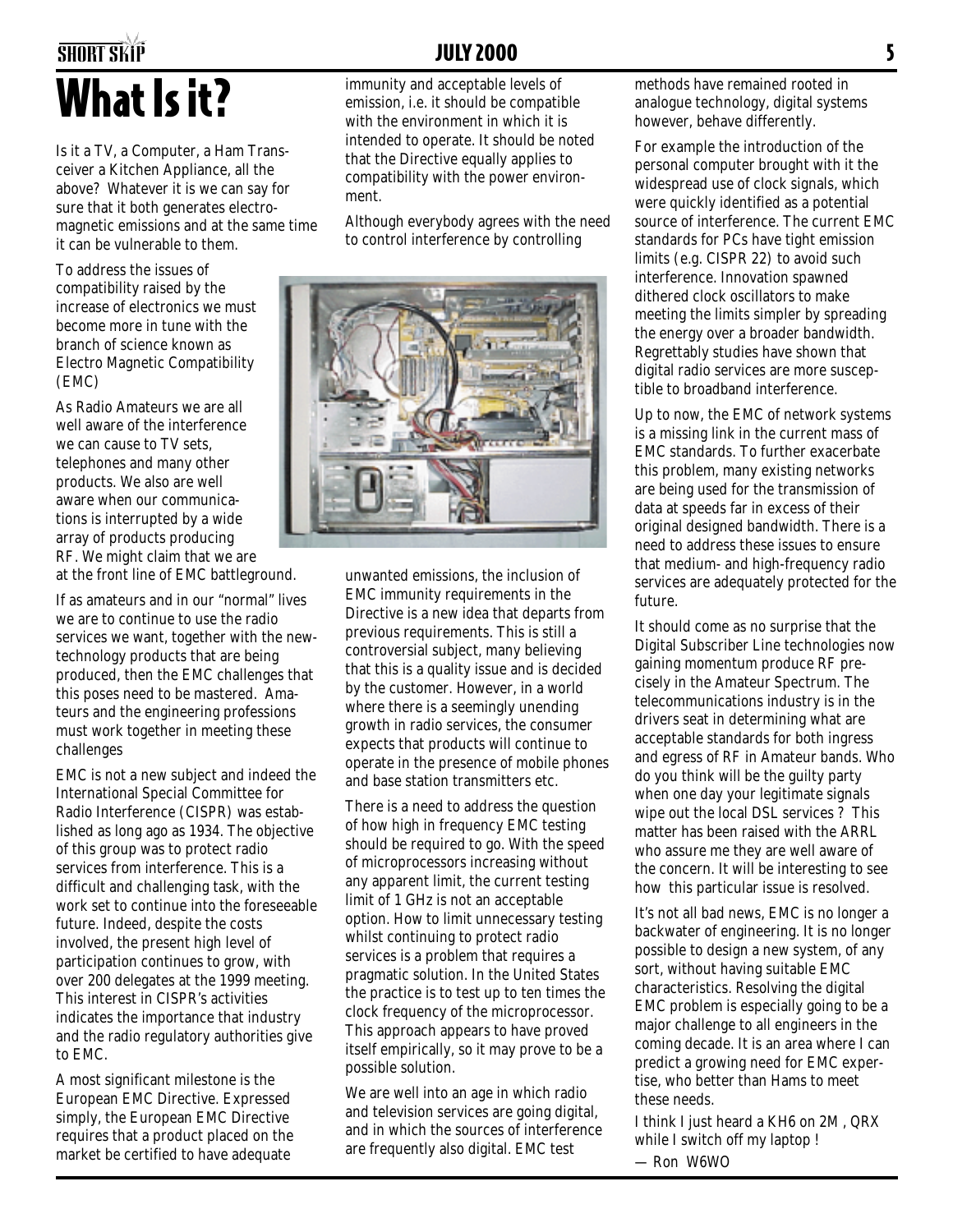## 6 JULY 2000 SHORT SKiP HISTORIC MORSE CODE RADIO STATION RETURNS TO THE AIR

*Even though the event has passed, I thought this might be of interest.*

Former "Wireless Giant of the Pacific" Will Once Again Be Heard 22 JUNE 2000 (MRHS) - The former Marconi and RCA Morse code radio station KPH will make a commemorative broadcast on Wednesday, 12 July, the first anniversary of the last commercial Morse code transmission in North America.

KPH began life at the dawn of radio. Its first home was the Palace Hotel in San Francisco, from which it derived its first call letters, PH. When the Palace Hotel was destroyed in the 1906 earthquake and fire the station moved to several different locations, eventually finding a permanent home on the mesa west of the small California town of Bolinas. Along the way federal regulators added the K prefix to the original PH, creating KPH, one of the most famous radio call signs in the world.

Radio operators ashore and afloat came to regard KPH as "the wireless giant of the Pacific". Only the best operators worked at KPH. They were there 24 hours a day, ready to help with everything from the mundane messages of maritime commerce to urgent requests for assistance from ships in distress. The KPH signal literally spanned the globe. Radio operators on ships in the far corners of the world were comforted by the steady signal of KPH in their earphones.

As technology progressed the end of Morse code was predicted many times. But KPH soldiered on providing good, reliable service to the maritime community. The end came at Bolinas in 1997 when Globe Wireless purchased the license and the big transmitters were finally shut down. On July 12, 1999 Globe Wireless sent the last commercial messages in Morse code from KFS, their master station near Half Moon Bay. It was the last time the famous call KPH would be heard on the air - or so it was thought.

Today the former KPH facilities are part of the Point Reyes National Seashore

 $\pmb{\mathcal{r}}$ 

which has a strong interest in the important role the station played in the history of radio communications. The Maritime Radio Historical Society has been working with the Point Reyes National Seashore to preserve and restore KPH with the goal of eventually creating a museum dedicated to this great station that was once heard throughout the world.

On 12 July KPH will return to the air from its original location, using its original equipment and its original frequencies - generously made available by Globe Wireless, the current owner of the KPH license and operator of the equally famous KFS from which the last commercial Morse message was sent.

Veteran operators, radio engineers and those with an interest in radio history will gather at the Bolinas transmitter building to watch the station come on the air one year and one minute after the last Morse transmission from Half Moon Bay. Commemorative messages will be sent by hand by the operators who once stood watch at the station. And then they will listen for any calls from the few remaining ships at sea with Morse capability.

While this event does not signal the return of KPH to commercial Morse service we intend it to acknowledge and honor all the radio operators who have "worn the earphones" and played a role in the history of maritime radio.

The station will operate on 4247.0, 6477.5 and 13002.0Kc on shortwave and 500/426Kc. on medium wave. If additional frequencies become available by 12 July these will be announced in the commemorative broadcast. Contact:

Dick Dillman Maritime Radio Historical Society Phone: 415-512-7137 Email: ddillman@igc.org



# MAJOR STORM IN PROGRESS

A fairly large shockwave hit the earth this morning at about 0900 UTC 13 JUL (5am EDT). Solar wind went from a fairly elevated value of 500 km/sec to about 730 km/sec (now at 680 km/s) and the density rose from about 5 protons/cm^3 to about 30 p/cm^3. That's a pretty good whallop of solar debris hitting us!

The K index for the past 3 hours was 6, or a MAJOR geomagnetic storm. Storm conditions should continue throughout the day, subsiding by this evening.

The shockwave hits the earth on the sunfacing side, so the main impact occured out in the Atlantic Ocean at 0900 UTC. So the effects of this will be worse in Western Europe and Eastern North America than other areas. So your mileage may differ depending on what longitude you are from the mid-Atlantic. That's why the K and A indexes are called PLANETARY values (Kp and Ap)

... they are averaged over the planet. While in a major geomagnetic storm right now, there may be some areas only experiencing minor storm conditions, perhaps others experiencing severe conditions.

It is unknown what the expectations for the enhanced aurora might be. Depends on what K-index we peak out at. For a BALLPARK idea of your chances of seeing auroral, there is a nice map at: www.sec.noaa.gov/Aurora/globeNW.html It has contours on it that shows approximately where the aurora can be seen for different values of the K-index. Predicting auroral activity and where it can be seen is NOT an exact science.

This is all for information purposes only and to explain and demonstrate what a geomagnetic storm is all about for those of you who might have the opportunity to get on the air today. Obviously I am at work and have no idea what the bands sound like. The effects worsen as you go LOWER in frequency, so perhaps the upper bands are usable. This is NOT an HF blackout condition, just very noisy conditions on the lower frequencies due to the geomagnetic storm.

—72, Paul NA5N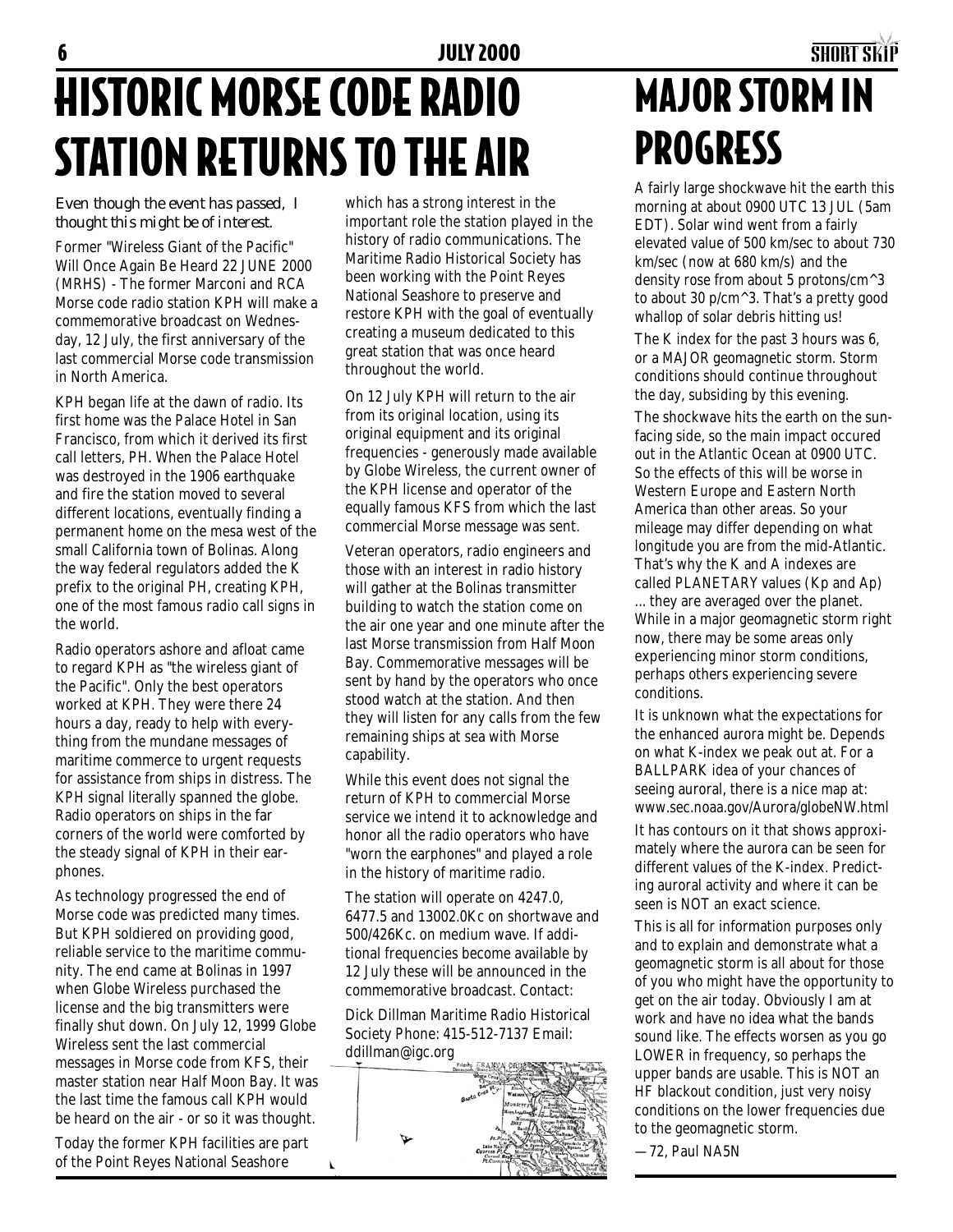# SHORT SKiP JULY 2000 7

This week's bulletin was made possible with information provided by Tedd, KB8NW, the OPDX Bulletin, The Daily DX, DXNL, 425DXnews and Contest Corral from QST. Thanks to all.

SOVEREIGN MILITARY ORDER OF MALTA, 1A0. Operators Ugo, I0CUT, Frabrizio, I0HCJ, Luciano, I0JBL, Sergio, IK0FTA, Francesco, IK0FVC, and Roberto, IK0PRG, are QRV as 1A0KM until July 23. Activity is on 80 to 10 meters including VHF/ UHF using all modes. QSL via IK0FVC.

MONACO, 3A. Look for 3A/OH2TA or 3A/OH9MM on 20 meters from around 2200 to 0300z. Check 14028 kHz on CW and close to 14195 kHz on SSB. QSL via operator's instructions.

VIETNAM, 3W. Hiroo, JA2EZD, has been issued the callsign 3W2B. QSL via XW2A.

EAST TIMOR, 4W. Antonio, 4W6GH, has been QRV using RTTY on 15 meters from 1400 to 1500z. Activity on Atauro Island, a new IOTA, is expected. QSL via CT1EGH. TANZANIA, 5H. 5I3A has been QRV using CW on 14008 kHz around 0315z. QSL via A47RS.

LESOTHO, 7P. 7P8AA is usually QRV on 3505 kHz after 1800z. QSL via DL7VRO.

TONGA, A3. Andy, G4PIQ, is currently QRV as A35IQ from Tongatapu, IOTA OC-049, for 2 to 3 weeks. He may also be QRV from Vava'u, IOTA OC-064. QSL to home call.

CORSICA, TK. Serge, F6AUS, is QRV as TK/F6AUS until July 31. He will try to be active from IOTAs EU-100 or EU-164 in the IOTA Test.

MIDWAY ISLAND, KH4. W4JKC/KH4 has been QRV on 14005 kHz just before 1000z. QSL to home call.

GREECE, SV. Look for SV8/ON5CT from Samos Island, IOTA EU-049, until July 25. QSL to home call.

DODECANESE ISLANDS, SV5. Nenad, SV5/VE3EXY, has been QRV using RTTY on 14084 kHz just before 2000z. QSL to home call.

PALAU, T8. Nob, JA7AYE, will be active as T88AY from Koror, IOTA OC-009, from July 19 to 23. QSL to home call.

CHAD, TT. TT8JLB has been QRV on 14018 kHz just around 0400z. QSL via F5BAR.

MARSHALL ISLANDS, V7. Al, K3VN, is active in his free time as V73GI for one to two weeks. QSL to home call.

ROMANIA, YO. Pit, YO3JW, is active as YP1W from Sacalinu Mare Island, IOTA EU-183. QSL to home call.

VENEZUELA, YV. YW5LF is QRV on 160 to 10 meters using CW and SSB from Los Frailes, IOTA SA-059, until July 16. QSL via W4SO.

SOUTH COOK ISLANDS, ZK1. Gerard, ZK1AXU, has been QRV on 20 meters around 0600z. QSL via PA3AXU.

THIS WEEKEND ON THE RADIO. The Six Club Six-Meter Sprint, Pacific 160-Meter Contest and the North American RTTY QSO Party will certainly keep contesters busy this weekend. Please see July QST, page 100 for details. NNNN / EX

# DX NEWS July 13 SB-1714 STATUS REPORT

In response to a number of telephone calls and email requests for information, following is a status report on SB-1714, the California bill which represents our first step toward restraining local jurisdictions from regulating Amateur Radio antennas out of existence.

As you will recall, the bill passed the California Senate 39-0 on May 30. From there it went to the Assembly for consideration. On June 6 it was assigned to the Assembly Local Government Committee.

The wording of the bill has been under constant review, especially by Pacific Division Volunteer Counsel Coordinator Harry Styron, K6HS and members of a Steering Committee chaired informally by Harry. On June 22 some wording changes recommended by Harry were incorporated which make it clearer than before that Amateur Radio representatives will participate in the study mandated by the bill. The full text of the bill, as amended, is appended to this special edition of the Pacific Division Update.

As mentioned above, the Assembly first took up the bill in their Local Government Committee. The Committee held a public hearing on June 28, in Sacramento. Pacific Division Vice Director Bob Vallio, W6RGG and Sacramento Valley Section Manager Jerry Boyd, K6BZ ably represented Amateur Radio at the hearing. The bill was passed out of committee by a unanimous vote of 9-0. We all owe Bob and Jerry a debt of gratitude for

taking time out of their schedules to represent us. We also owe a debt to Senator Brulte, who also was present at the hearing, and who made a strong presentation in favor of the bill.

Following SB-1714's acceptance by the Assembly Committee on Local Government on June 28, it was referred to the Committee on Appropriations. The Appropriations Committee has scheduled a hearing on August 8, in Sacramento.

Indications are that the flow of letters from concerned hams to the Assembly has increased significantly over the past month. But more are needed! Please write to your Assembly representative, either by email or by snail mail. If you agree with the bill, in your letter please urge passage of SB-1714 when it reaches the Assembly floor. We have no date thus far for its appearance in the Assembly, but we must assume that it could come very quickly following action by the Appropriations Committee. So, write! Copies to me and to Harry Styron would be most appreciated: w6cf@arrl.org for me, hlstyron@wcrklaw.com for Harry.

A note of clarification: In California, bill nomenclature does not change as it moves from the Senate to the Assembly, or from the Assembly to the Senate. Our bill originated in the Senate as SB-1714 and now keeps the same designator as it works its way through the Assembly. In your letters it's therefore proper to continue to call it SB-1714, even though it's now being considered by the Assembly.

# ARES REPEATERS

The Santa Cruz County Office of Emergency Services furnishes three repeaters to ARES. The repeaters are operated by ARES. All repeaters require a PL of 94.8. The frequencies and locations are as follows:

| KD6FXO       | 147.015+ | Watsonvile        |
|--------------|----------|-------------------|
| N6IYA        | 146.745- | <b>Bonny Doon</b> |
| <b>W6FKD</b> | 146.835- | Summit            |

**Watsonville ARES** Net meets each Thursday night 8:30PM on the K6BJ and KI6EH (linked) Repeaters at 146.79- / 147.945- Mhz.

The **Santa Cruz ARES** meets the second Tuesday each month at the Santa Cruz Red Cross on Soquel Avenue at 7:30PM. Net meets each Monday at 8:30PM on 146.836 - Pl 94.8

#### Trade or Sell Table

Bring your surplus radio gear to sell or trade. The table will be set up before the club meeting. Put a price on your goodie and have fun trading or selling: mics, connectors, handhelds and related equipment, receivers, transmitters, etc. Let's have fun!

#### —Dan AA6GD

#### FOR SALE

FYI I have listed this nice Kenwood VHF/ UHF transceiver on EBay it's item #372810476

My reason for selling is that having traded in my TS 570 I now need a new mobile HF rig and one of the options is to go with an Icom 706 Mk II

— 73, Ron W6WO